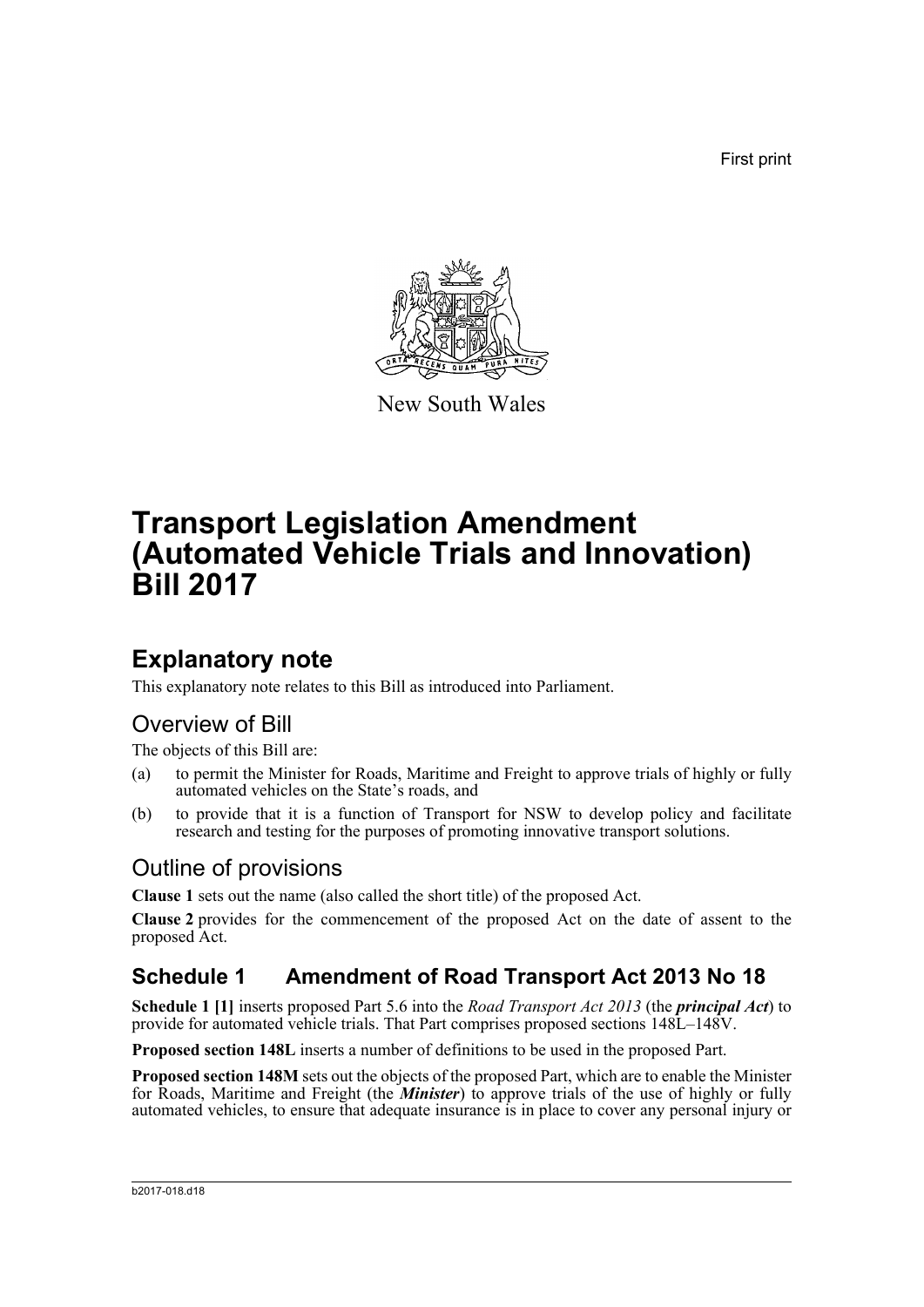property damage that may arise during the course of a trial and to provide for the modification of references in laws to the driver or person in charge of a vehicle that is highly or fully automated.

**Proposed section 148N** permits a person to apply to the Minister to use a vehicle (the *trial vehicle*) on a road in circumstances that would not otherwise be lawful. The Minister may, by order published in the Gazette, approve the use of the trial vehicle by the applicant (the *approved person*) in the manner and circumstances specified in the order. The trial approval must identify the roads on which the trial vehicle may be used (the *trial area*) and the period during which that use may occur (the *trial period*). The approved person must ensure that the trial vehicle is not used except in accordance with a trial approval. Failure to do so is an offence (maximum penalty \$11,000). The Minister is permitted to revoke or suspend a trial approval at any time and for any reason.

**Proposed section 148O** permits the Minister to determine whether a trial vehicle is to be registered, subject to an unregistered vehicle permit or unregistered for the purposes of the trial and to direct Roads and Maritime Services (the *Authority*) to register the vehicle or to issue an unregistered vehicle permit for the use of the vehicle if necessary. A trial vehicle may be used on a road in the trial area without being registered if the Minister determines that it may be used in such a way.

**Proposed section 148P** makes it a condition of a trial approval that the trial vehicle is covered by a third-party policy of insurance or that adequate arrangements have been made to indemnify the Nominal Defendant against any claims arising during the trial period as a result of the trial vehicle not being an insured motor vehicle. The approved person must also have a public liability insurance policy of at least \$20 million that covers damage caused by, or arising out of, the use of the trial vehicle. The Minister is required to suspend or revoke a trial approval if any such insurance requirements are not met.

**Proposed section 148Q** makes it a condition of a trial approval (unless the Minister determines otherwise) that a vehicle supervisor be in the trial vehicle at all times when the vehicle is being used during an approved trial. The vehicle supervisor must hold an appropriate class of driver licence and be approved by the Minister. The approved person must ensure that the vehicle supervisor is in a position to take control of the trial vehicle at any time or to stop the trial vehicle in an emergency or if required to do so by an authorised officer.

**Proposed section 148R** requires the approved person to notify the Minister of certain incidents occurring during the course of an approved trial including collisions involving the trial vehicle, other accidents or incidents that have, or could have, caused significant property damage, serious injury or death and accidents or incidents of a kind prescribed by the statutory rules made under the principal Act. The approved person must also provide any information in relation to an approved trial to the Minister if requested to do so. Information obtained by the Minister under the proposed section may be provided to any person or body if the Minister considers it reasonable to do so for the purposes of law enforcement or road safety.

**Proposed section 148S** provides for the Minister to determine how references in laws to a driver or person in charge of a vehicle are to be construed in the case of the use of a highly or fully automated trial vehicle as part of an approved trial.

**Proposed section 148T** creates an offence (maximum penalty \$11,000) if a person hinders or obstructs the movement of a trial vehicle or interferes (whether physically or in any other way, such as by blocking an electronic signal) with a trial vehicle or any other equipment being used for the purposes of an approved trial.

**Proposed section 148U** permits the Minister to delegate the Minister's functions under the proposed Part to Transport for NSW or the Authority.

**Proposed section 148V** permits the statutory rules under the principal Act to make provision for or with respect to approved trials.

**Schedule 1 [2]** inserts transitional provisions to take account of trial approvals that may be granted before the commencement of the *Motor Accident Injuries Act 2017* and to take account of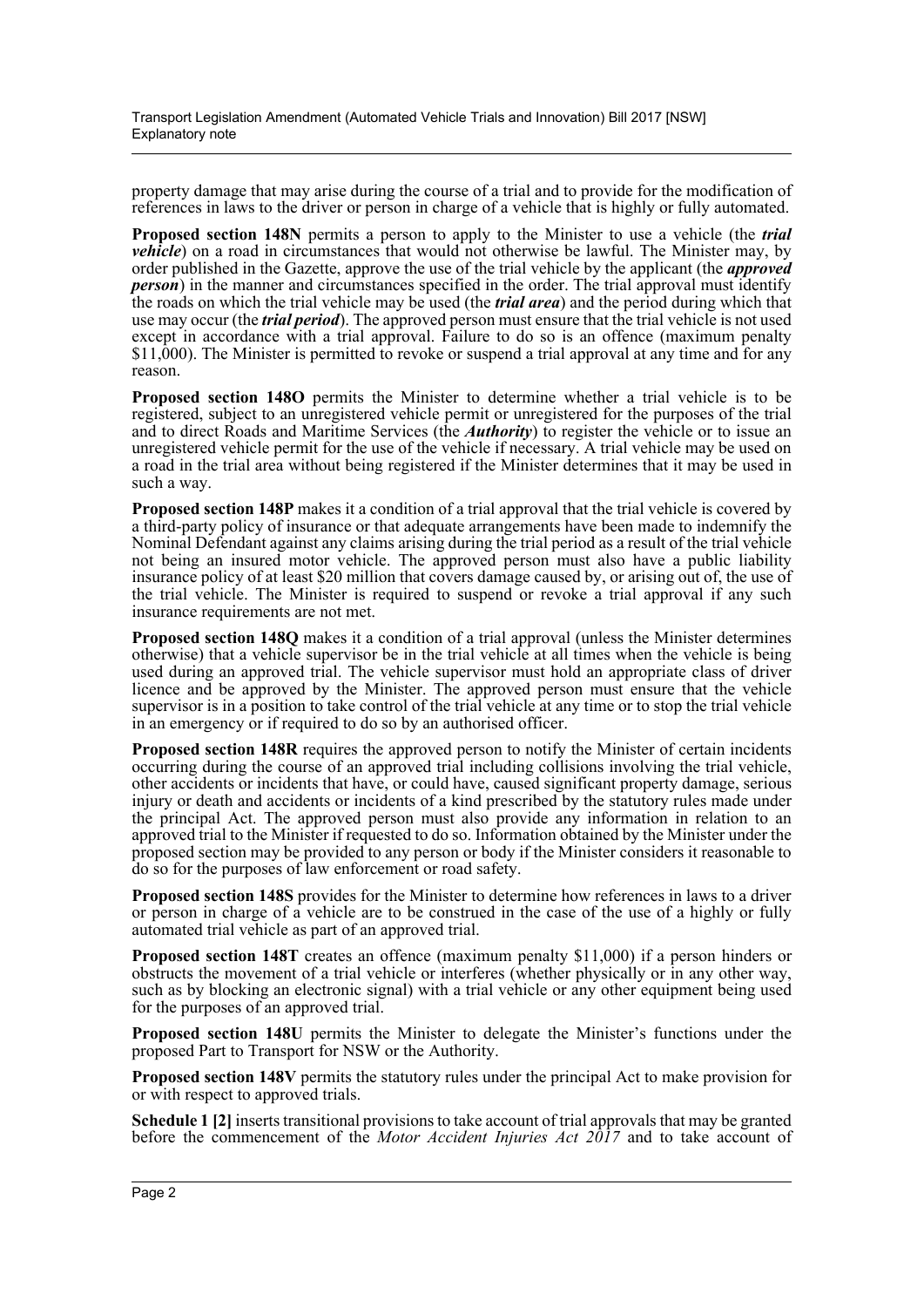references to the Minister administering that Act if the administration of that Act has not been allocated to a Minister.

### **Schedule 2 Amendment of Transport Administration Act 1988 No 109**

**Schedule 2** provides that it is a function of Transport for NSW to develop policy and facilitate research and testing for the purposes of promoting innovative transport solutions, including the testing of automated vehicles and digital technologies on the State's roads and road related areas.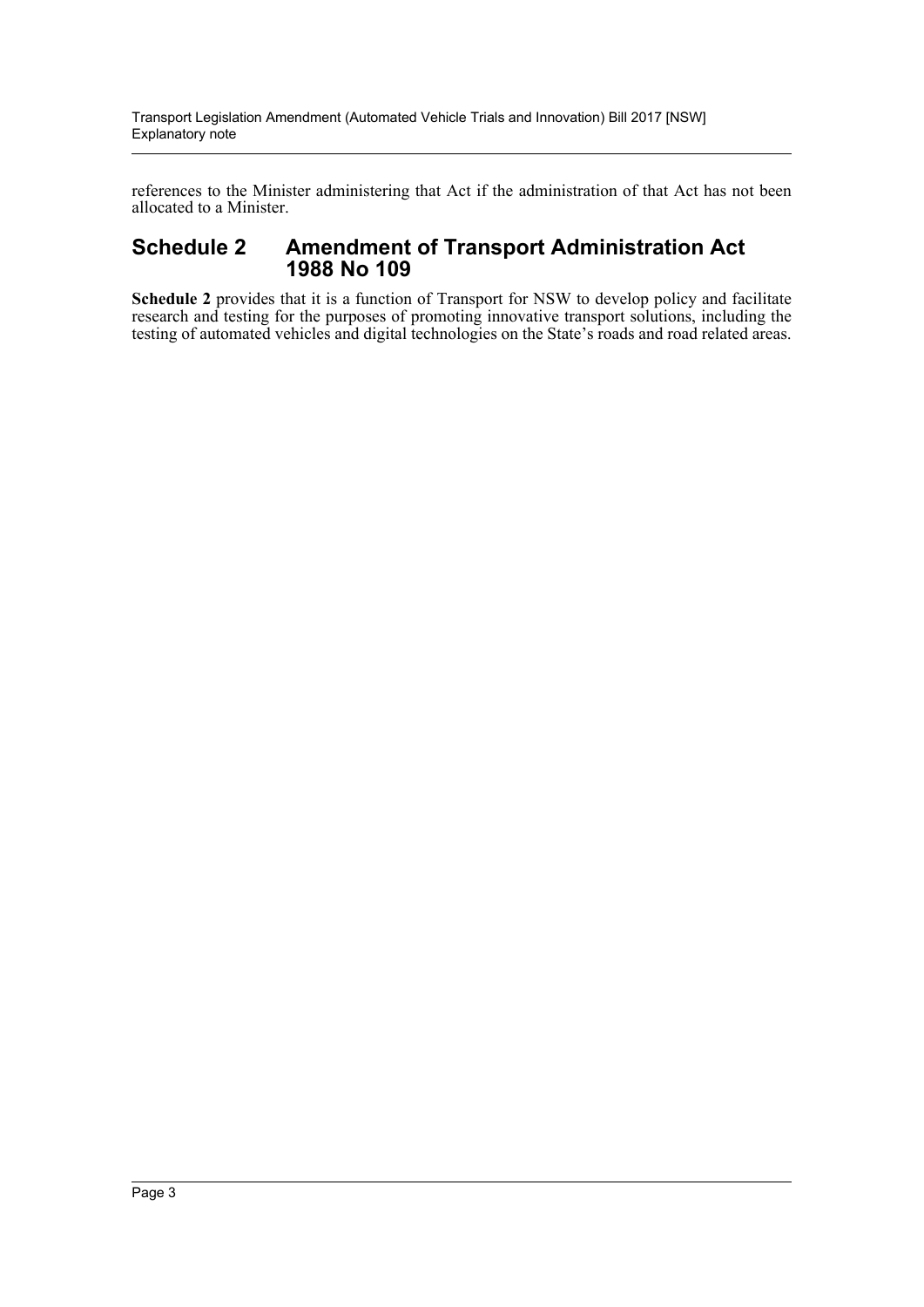First print



New South Wales

# **Transport Legislation Amendment (Automated Vehicle Trials and Innovation) Bill 2017**

## **Contents**

|                   |                                                              | Page          |
|-------------------|--------------------------------------------------------------|---------------|
|                   | Name of Act                                                  | 2.            |
|                   | Commencement                                                 | $\mathcal{P}$ |
| <b>Schedule 1</b> | Amendment of Road Transport Act 2013 No 18                   |               |
| <b>Schedule 2</b> | <b>Amendment of Transport Administration Act 1988 No 109</b> |               |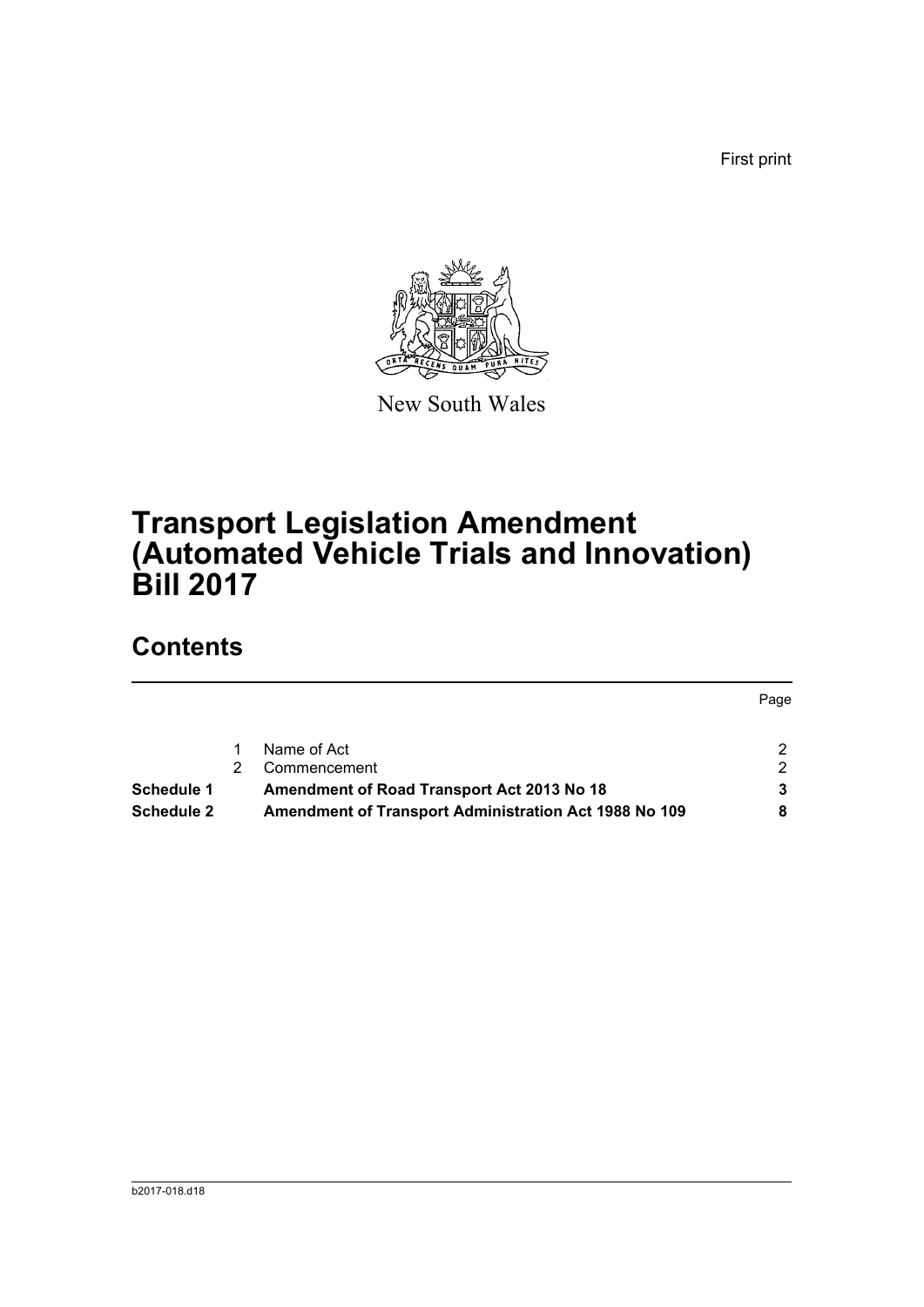

New South Wales

# **Transport Legislation Amendment (Automated Vehicle Trials and Innovation) Bill 2017**

No , 2017

#### **A Bill for**

An Act to amend the *Road Transport Act 2013* to provide for automated vehicle trials; and to amend the *Transport Administration Act 1988* with respect to the functions of Transport for NSW.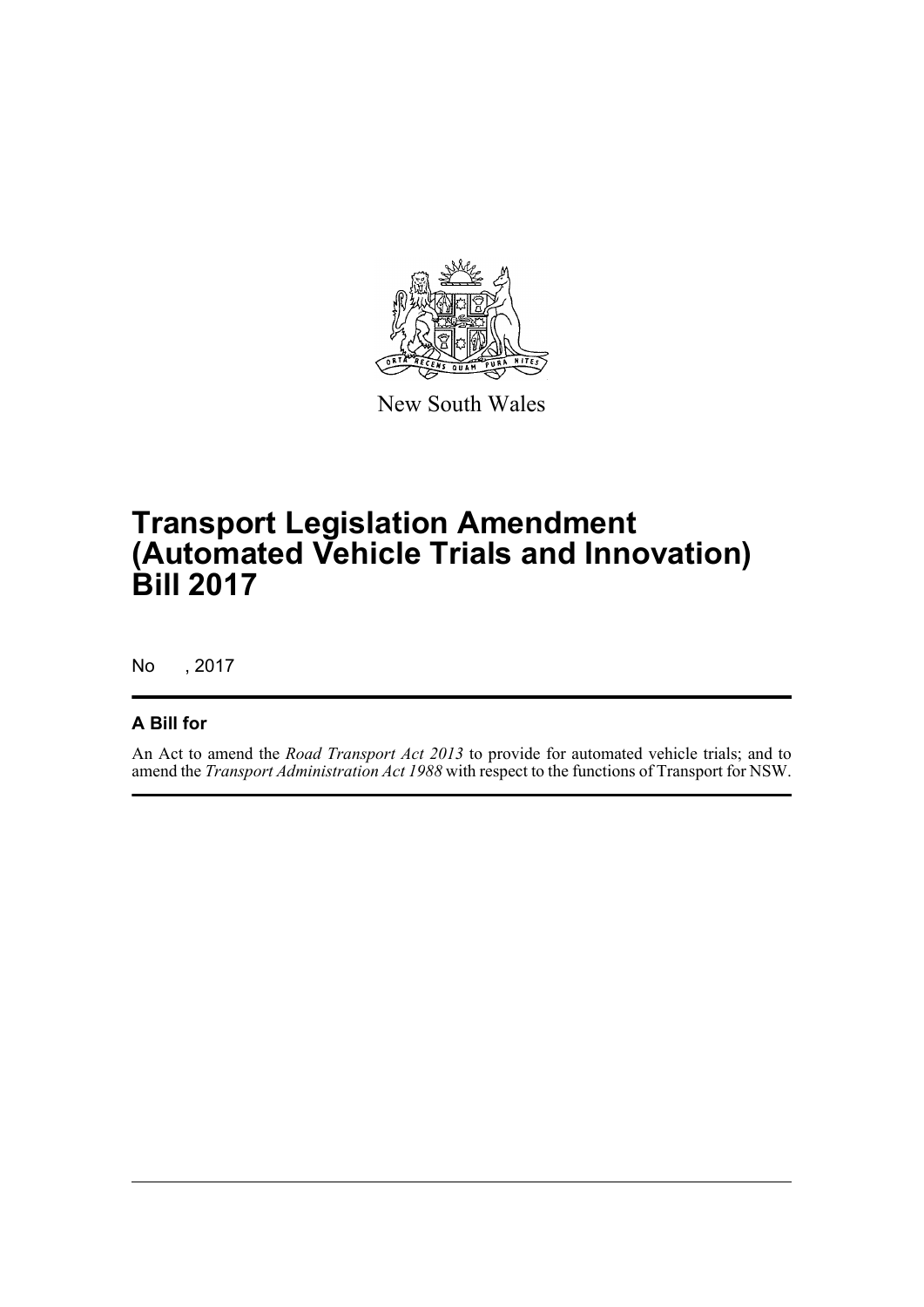Transport Legislation Amendment (Automated Vehicle Trials and Innovation) Bill 2017 [NSW]

<span id="page-5-1"></span><span id="page-5-0"></span>

| The Legislature of New South Wales enacts:                                                                    |                     |
|---------------------------------------------------------------------------------------------------------------|---------------------|
| Name of Act                                                                                                   | $\overline{c}$      |
| This Act is the <i>Transport Legislation Amendment (Automated Vehicle Trials and</i><br>Innovation) Act 2017. | 3<br>$\overline{4}$ |
| <b>Commencement</b>                                                                                           | 5                   |
| This Act commences on the date of assent to this Act.                                                         | 6                   |
|                                                                                                               |                     |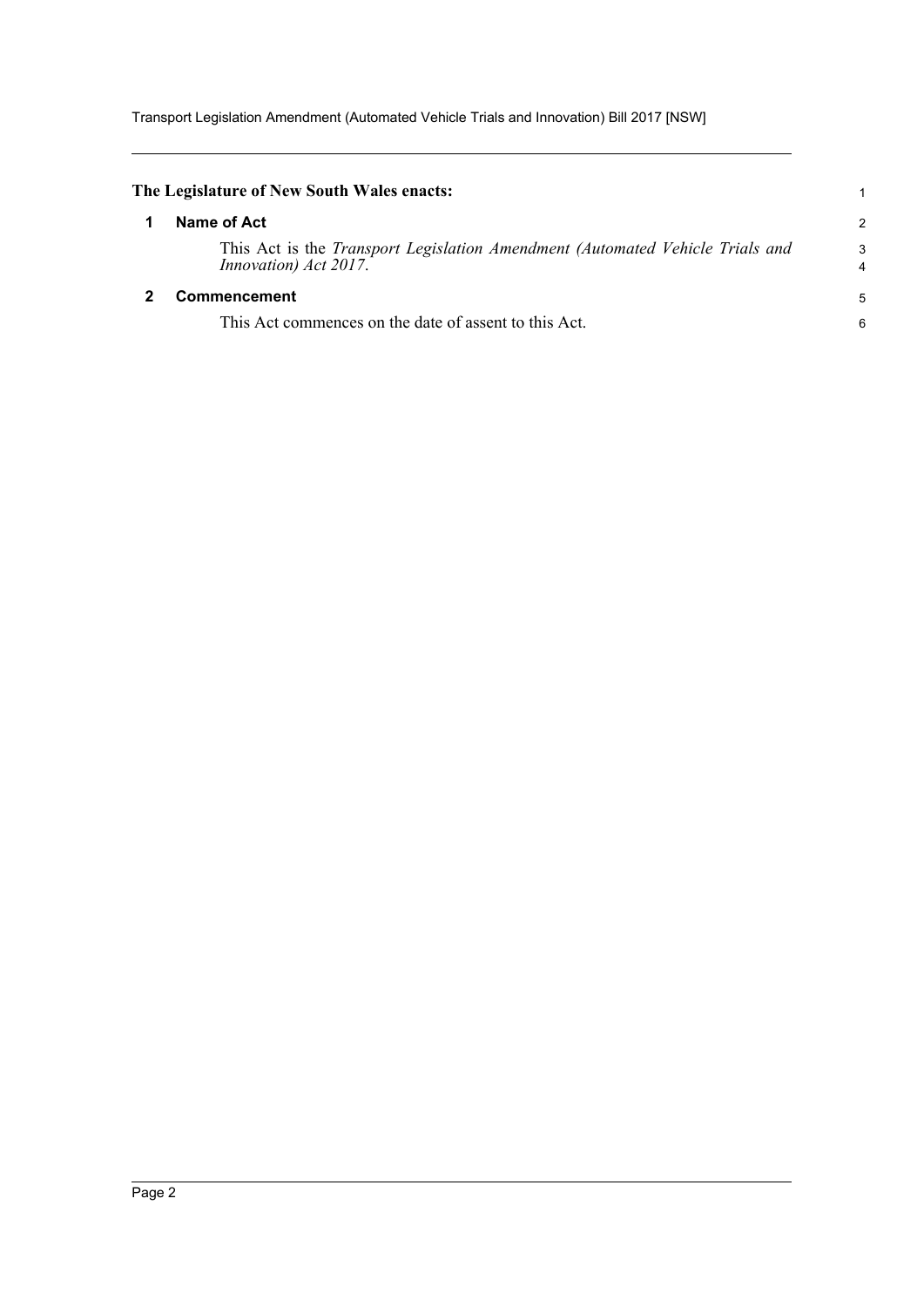<span id="page-6-0"></span>

| <b>Schedule 1</b> |             |                        | <b>Amendment of Road Transport Act 2013 No 18</b> | 1                                                                                                                                                                                                                                                                                                                                                                                                    |                            |
|-------------------|-------------|------------------------|---------------------------------------------------|------------------------------------------------------------------------------------------------------------------------------------------------------------------------------------------------------------------------------------------------------------------------------------------------------------------------------------------------------------------------------------------------------|----------------------------|
| [1]               |             |                        |                                                   | <b>Chapter 5 Safety and traffic management</b>                                                                                                                                                                                                                                                                                                                                                       | $\overline{2}$             |
|                   |             | Insert after Part 5.5: |                                                   |                                                                                                                                                                                                                                                                                                                                                                                                      | 3                          |
|                   |             |                        |                                                   | <b>Part 5.6 Automated vehicle trials</b>                                                                                                                                                                                                                                                                                                                                                             |                            |
|                   |             |                        |                                                   |                                                                                                                                                                                                                                                                                                                                                                                                      | 4                          |
|                   | 148L        |                        | <b>Definitions</b>                                |                                                                                                                                                                                                                                                                                                                                                                                                      | 5                          |
|                   |             |                        |                                                   | In this Part:                                                                                                                                                                                                                                                                                                                                                                                        | 6                          |
|                   |             |                        |                                                   | <i>approved person</i> —see section 148N.<br><i>approved trial</i> means a trial of automotive technology for which the approval<br>of the Minister has been given under this Part.                                                                                                                                                                                                                  | $\overline{7}$<br>8<br>9   |
|                   |             |                        |                                                   | <i>automotive technology</i> means technology related to advances in the design or<br>construction of motor vehicles, including technology related to the use of<br>highly or fully automated vehicles.                                                                                                                                                                                              | 10<br>11<br>12             |
|                   |             |                        |                                                   | trial approval, trial area, trial period and trial vehicle—see section 148N.<br><i>vehicle supervisor</i> —see section 148Q.                                                                                                                                                                                                                                                                         | 13<br>14                   |
|                   | 148M        |                        | <b>Objects of Part</b>                            |                                                                                                                                                                                                                                                                                                                                                                                                      | 15                         |
|                   |             |                        |                                                   | The objects of this Part are:                                                                                                                                                                                                                                                                                                                                                                        | 16                         |
|                   |             |                        | (a)                                               | to enable the Minister to approve trials of the use of a vehicle on roads<br>in circumstances that would not otherwise be permitted because the<br>vehicle is a highly or fully automated vehicle and therefore may not<br>have a human driving the vehicle some or all of the time, and                                                                                                             | 17<br>18<br>19<br>20       |
|                   |             |                        | (b)                                               | to ensure that adequate insurance is in place to cover any personal injury<br>or property damage that may arise during the course of a trial, and                                                                                                                                                                                                                                                    | 21<br>22                   |
|                   |             |                        | (c)                                               | to provide for the modification of references in laws to the driver or<br>person in charge of a vehicle that is highly or fully automated.                                                                                                                                                                                                                                                           | 23<br>24                   |
|                   | <b>148N</b> |                        |                                                   | <b>Approval of trials</b>                                                                                                                                                                                                                                                                                                                                                                            | 25                         |
|                   |             | (1)                    |                                                   | A person may apply to the Minister for approval for the use on a road of a<br>vehicle (the <i>trial vehicle</i> ) in circumstances that would not otherwise be lawful<br>but only if the use of the trial vehicle is for the purposes of a trial of automotive<br>technology. The Minister may approve a trial vehicle by reference to a specific<br>vehicle or by reference to a class of vehicles. | 26<br>27<br>28<br>29<br>30 |
|                   |             | (2)                    |                                                   | The Minister may, by order published in the Gazette, approve the use of the<br>trial vehicle by the applicant (the <i>approved person</i> ) in the manner and<br>circumstances specified in the order.                                                                                                                                                                                               | 31<br>32<br>33             |
|                   |             | (3)                    |                                                   | The approval of the Minister (the <i>trial approval</i> ) must identify the roads on<br>which the trial vehicle may be used (the <i>trial area</i> ). The trial area may be all<br>roads in the State.                                                                                                                                                                                               | 34<br>35<br>36             |
|                   |             | (4)                    |                                                   | The trial approval must also specify the period of the trial (the <i>trial period</i> ).<br>The Minister may, by notice in writing to the approved person, extend the trial<br>period at any time.                                                                                                                                                                                                   | 37<br>38<br>39             |
|                   |             | (5)                    |                                                   | The trial approval is subject to any conditions imposed by this Part, the<br>statutory rules or the Minister.                                                                                                                                                                                                                                                                                        | 40<br>41                   |
|                   |             | (6)                    |                                                   | The Minister may, by notice in writing to the approved person, impose a<br>condition on a trial approval at any time.                                                                                                                                                                                                                                                                                | 42<br>43                   |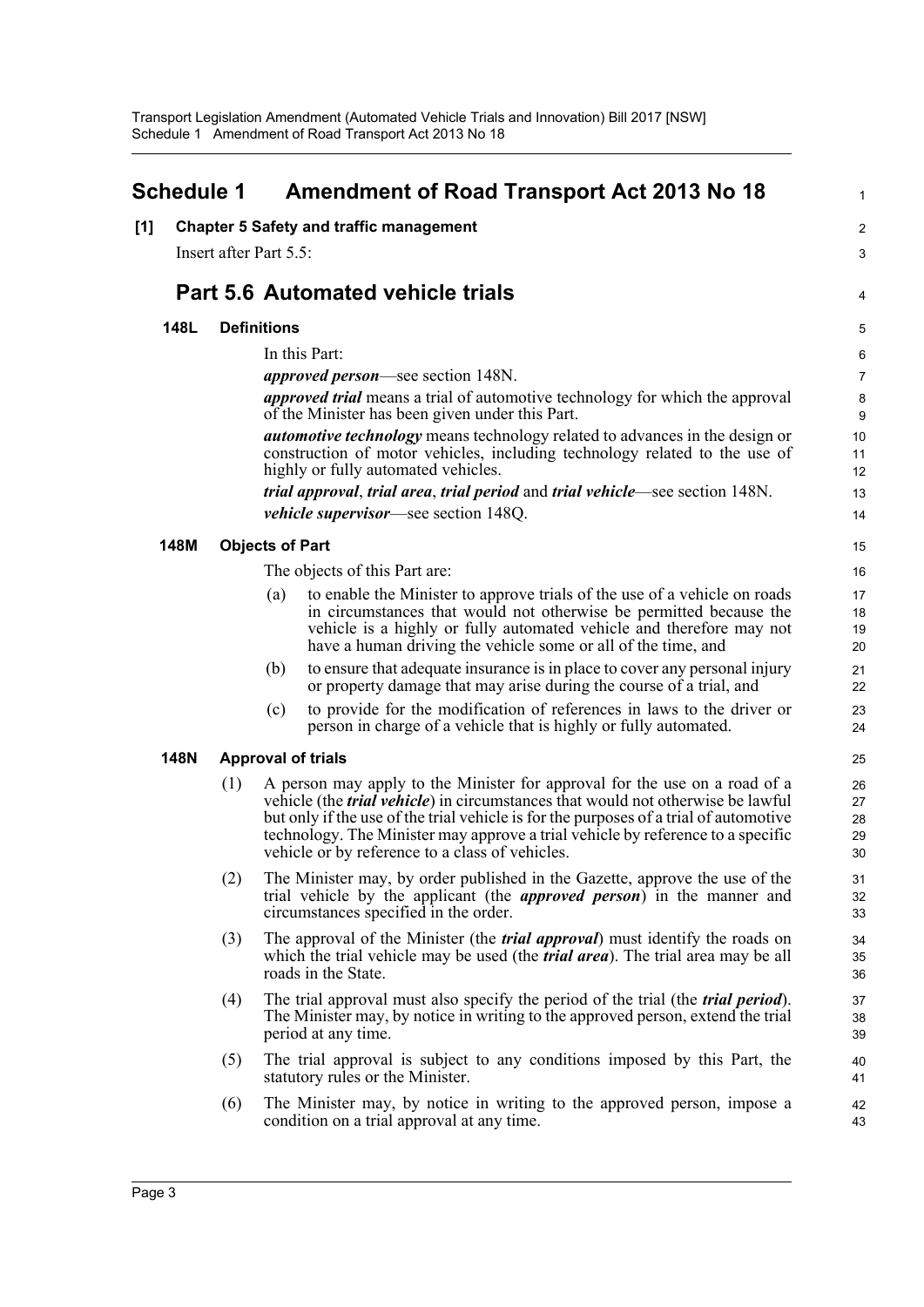|             | (7) | The Minister may take into account approvals of trials for automated vehicles<br>granted by other States or Territories in determining whether to grant a trial<br>approval.                                                                                                                                     | $\mathbf{1}$<br>$\overline{c}$<br>$\mathbf{3}$                   |
|-------------|-----|------------------------------------------------------------------------------------------------------------------------------------------------------------------------------------------------------------------------------------------------------------------------------------------------------------------|------------------------------------------------------------------|
|             | (8) | An approved person must ensure that a trial vehicle is not used except in<br>accordance with a trial approval, including any conditions to which the<br>approval may be subject.<br>Maximum penalty: 100 penalty units.                                                                                          | $\overline{\mathbf{4}}$<br>$\overline{5}$<br>6<br>$\overline{7}$ |
|             | (9) | The Minister may, by notice in writing to the approved person, revoke or<br>suspend a trial approval at any time and for any reason including if the<br>Minister is of the opinion that:                                                                                                                         | $\bf 8$<br>9<br>10                                               |
|             |     | the approved person has not complied with the approval, or<br>(a)                                                                                                                                                                                                                                                | 11                                                               |
|             |     | it is not safe to continue the trial, or<br>(b)                                                                                                                                                                                                                                                                  | 12                                                               |
|             |     | it is no longer in the public interest to continue the trial.<br>(c)                                                                                                                                                                                                                                             | 13                                                               |
| <b>1480</b> |     | <b>Registration of trial vehicles</b>                                                                                                                                                                                                                                                                            | 14                                                               |
|             | (1) | The Minister is to determine whether a trial vehicle, for the purposes of the<br>trial:                                                                                                                                                                                                                          | 15<br>16                                                         |
|             |     | is to be registered, or<br>(a)                                                                                                                                                                                                                                                                                   | 17                                                               |
|             |     | requires an unregistered vehicle permit, or<br>(b)                                                                                                                                                                                                                                                               | 18                                                               |
|             |     | is to be unregistered.<br>(c)                                                                                                                                                                                                                                                                                    | 19                                                               |
|             | (2) | The Minister may, if the Minister determines that the trial vehicle is to be<br>registered or requires an unregistered vehicle permit, direct the Authority to<br>register the vehicle or to issue an unregistered vehicle permit for the use of the<br>vehicle.                                                 | 20<br>21<br>22<br>23                                             |
|             | (3) | The Authority must, despite any other provision of this Act, comply with any<br>such direction.                                                                                                                                                                                                                  | 24<br>25                                                         |
|             | (4) | Registration or a permit issued under this section in respect of a trial vehicle<br>has effect only during the trial period and only in the trial area.                                                                                                                                                          | 26<br>27                                                         |
|             | (5) | More than one direction may be given under this section in respect of the same<br>trial vehicle.                                                                                                                                                                                                                 | 28<br>29                                                         |
|             | (6) | A trial vehicle may be used on a road in the trial area during the trial period<br>without being registered and without requiring an unregistered vehicle permit<br>if the Minister determines that the trial vehicle may be used in such a way and<br>while it is being used in that way, the trial vehicle is: | 30<br>31<br>32<br>33                                             |
|             |     | taken to be a registrable vehicle exempted from registration under this<br>(a)<br>Act, and                                                                                                                                                                                                                       | 34<br>35                                                         |
|             |     | taken, for the purposes of the <i>Motor Accident Injuries Act 2017</i> , to be<br>(b)<br>subject to an unregistered vehicle permit.                                                                                                                                                                              | 36<br>37                                                         |
| 148P        |     | <b>Insurance</b>                                                                                                                                                                                                                                                                                                 | 38                                                               |
|             | (1) | It is a condition of a trial approval that:                                                                                                                                                                                                                                                                      | 39                                                               |
|             |     | a third-party policy (within the meaning of the <i>Motor Accident Injuries</i><br>(a)<br><i>Act 2017</i> ) is in force for the trial vehicle at all times during the trial<br>period, or                                                                                                                         | 40<br>41<br>42                                                   |
|             |     | arrangements have been made to the satisfaction of the Minister for the<br>(b)<br>indemnification of the Nominal Defendant under that Act for any claims<br>arising during the trial period as a result of the trial vehicle not being an<br>insured motor vehicle ( <i>approved arrangements</i> ).             | 43<br>44<br>45<br>46                                             |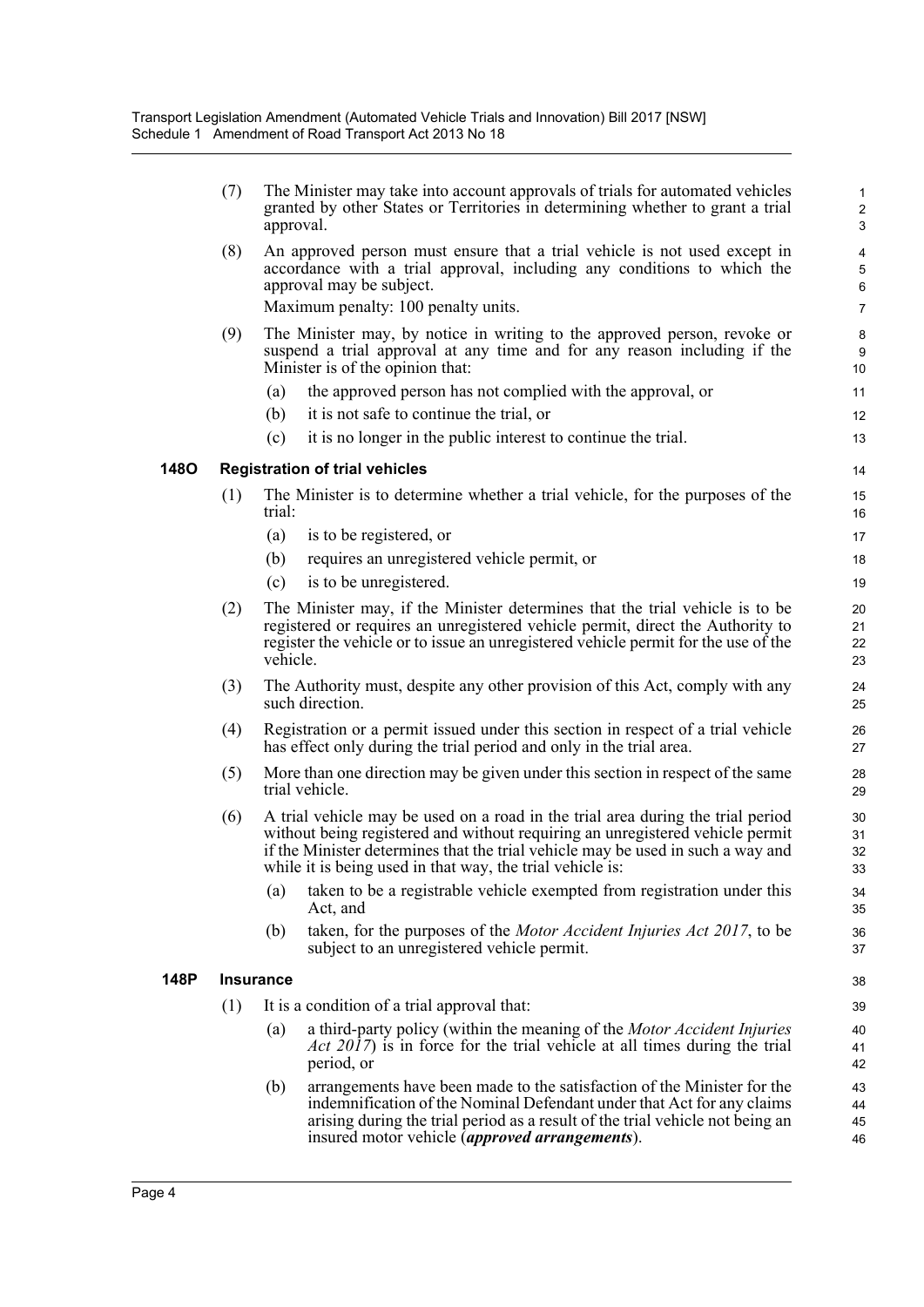(2) Section 2.1 of the *Motor Accident Injuries Act 2017* does not apply to the use of a trial vehicle that is subject to approved arrangements and section 2.37 (3) of that Act does not prevent the Nominal Defendant from recovering an amount under approved arrangements.

- (3) Division 2.3 of the *Motor Accident Injuries Act 2017* does not apply to an insurance premium for a third-party policy for a trial vehicle and the premium is instead to be the premium agreed between the licensed insurer (within the meaning of that Act) and the approved person.
- (4) It is a condition of a trial approval that the approved person ensure that a policy of public liability insurance is in force that covers damage caused by, or arising out of, the use of the trial vehicle. The public liability insurance must be for at least \$20 million or such larger amount as the Minister may require in a particular case.
- (5) The Minister may, as a condition of a trial approval, require the approved person to ensure that any other policy of insurance is in force for the purposes of the trial.
- (6) The Minister is to suspend or revoke a trial approval if the requirements of this section are not met at any time during the trial period.

#### **148Q Vehicle supervisor**

- (1) It is a condition of a trial approval (unless the Minister determines otherwise) that the approved person must ensure that a person (the *vehicle supervisor*) is in the trial vehicle at all times during which the vehicle is in use.
- (2) The vehicle supervisor must hold a current Australian driver licence (not being a probationary licence, conditional licence, restricted licence, provisional licence, learner licence or driver licence receipt) that is of an appropriate class having regard to the trial vehicle type or must hold such other licence as the Minister may approve.
- (3) The vehicle supervisor must be approved in writing by the Minister in respect of the trial vehicle.
- (4) Division 2 of Part 5.1 and Division 3 of Part 5.5 apply to a vehicle supervisor in a trial vehicle in the same way as those Divisions apply to a person occupying the seat in a motor vehicle next to a learner driver who is driving (or about to drive) the vehicle.
- (5) It is a condition of a trial approval under which a vehicle supervisor is required to be in a trial vehicle that the approved person must ensure that the vehicle supervisor is in a position to take control of the trial vehicle at any time or to stop the trial vehicle in an emergency or if required to do so by an authorised officer.

#### **148R Provision of information**

- (1) It is a condition of a trial approval that the approved person must notify the Minister in writing of any of the following occurring during the course of an approved trial:
	- (a) a trial vehicle colliding with a person, another vehicle or any road infrastructure,
	- (b) an accident or incident associated with a trial vehicle that has, or could have, caused significant property damage, serious injury or death,
	- (c) an accident or incident of a kind that is prescribed by the statutory rules for the purposes of this section.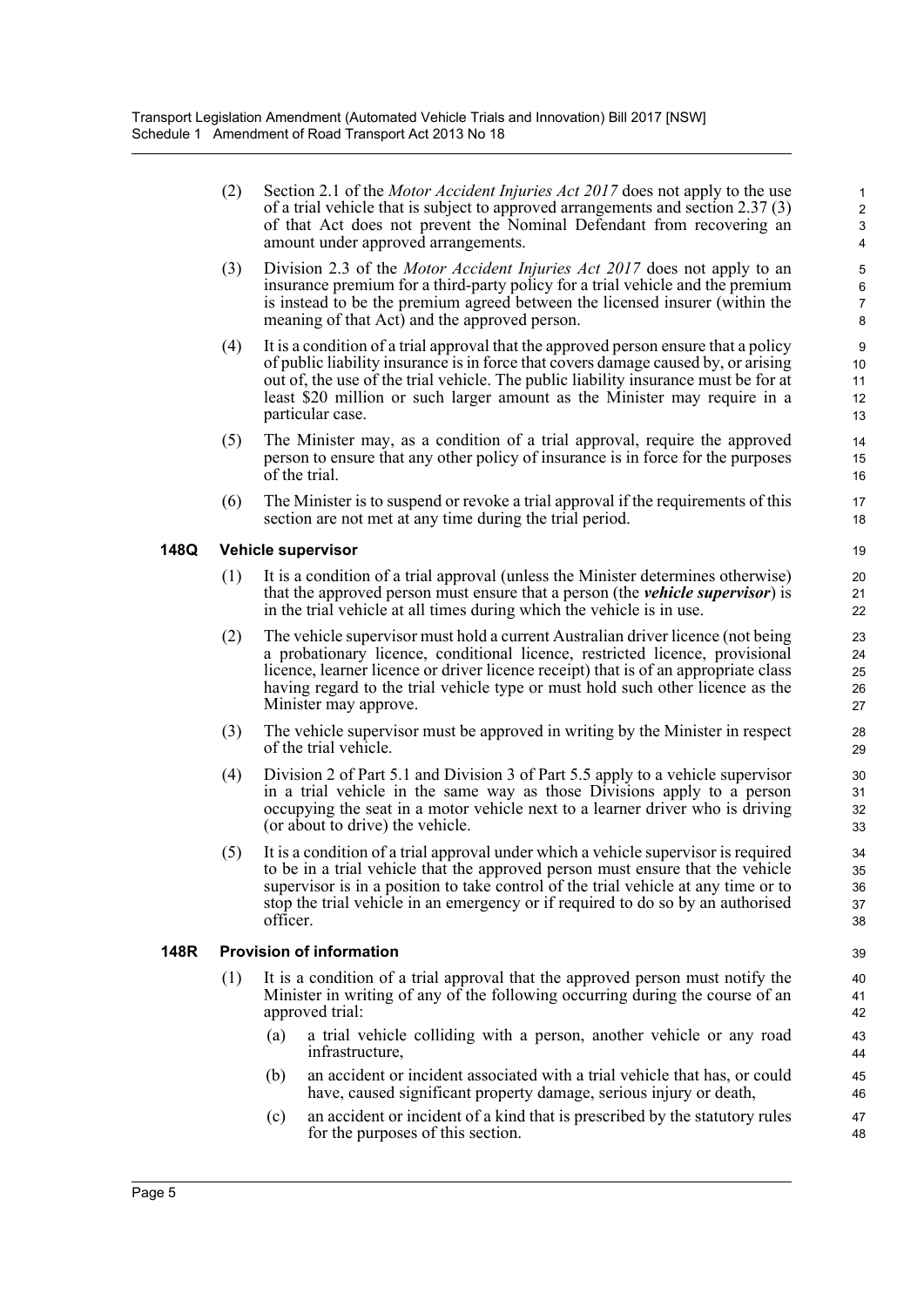|      | (2) | It is a condition of a trial approval that the approved person must, if requested<br>in writing to do so by the Minister, provide any information in relation to the<br>trial as may be requested by the Minister in the time and in the form specified<br>in the request.                                                      | $\mathbf{1}$<br>$\overline{c}$<br>$\mathsf 3$<br>4 |
|------|-----|---------------------------------------------------------------------------------------------------------------------------------------------------------------------------------------------------------------------------------------------------------------------------------------------------------------------------------|----------------------------------------------------|
|      | (3) | The Minister may, despite any other Act or law, provide any information<br>obtained by the Minister under this section to any person or body if the<br>Minister considers it reasonable to do so for the purposes of law enforcement<br>or road safety.                                                                         | 5<br>6<br>$\overline{7}$<br>8                      |
| 148S |     | Meaning of driver or person in charge of automated vehicle                                                                                                                                                                                                                                                                      | 9                                                  |
|      | (1) | The Minister may, by order published on the NSW legislation website, specify<br>how references (in this or any other Act or law) to the driver, or to the person<br>in charge, of a vehicle are to be construed in the case of the use of a highly or<br>fully automated trial vehicle as part of an approved trial.            | 10<br>11<br>12<br>13                               |
|      | (2) | The Minister may specify that any such reference is taken to be a reference to<br>any one or more of the following:                                                                                                                                                                                                             | 14<br>15                                           |
|      |     | (a)<br>no person,                                                                                                                                                                                                                                                                                                               | 16                                                 |
|      |     | (b)<br>the vehicle supervisor,                                                                                                                                                                                                                                                                                                  | 17                                                 |
|      |     | (c)<br>the approved person,                                                                                                                                                                                                                                                                                                     | 18                                                 |
|      |     | (d)<br>the owner of the trial vehicle,                                                                                                                                                                                                                                                                                          | 19                                                 |
|      |     | (e)<br>a person prescribed by the statutory rules.                                                                                                                                                                                                                                                                              | 20                                                 |
|      | (3) | In making an order under this section, the Minister is to take into consideration<br>the level of automation of the trial vehicle.                                                                                                                                                                                              | 21<br>22                                           |
|      | (4) | An order under this section may specify different persons in different<br>circumstances.                                                                                                                                                                                                                                        | 23<br>24                                           |
|      | (5) | Unless the Minister makes an order that provides otherwise, any reference in<br>any Act or law to the driver of a vehicle or the person in charge of a vehicle is,<br>in the case of a trial vehicle in which there is a vehicle supervisor, taken to be<br>a reference to the vehicle supervisor.                              | 25<br>26<br>27<br>28                               |
|      | (6) | The Minister is to enter into arrangements with the Minister administering the<br><i>Motor Accident Injuries Act 2017</i> to ensure that consultation takes place about<br>orders made under this section with respect to:                                                                                                      | 29<br>30<br>31                                     |
|      |     | Chapter 4 (Vehicle registration) of this Act, or any statutory rules made<br>(a)<br>for the purposes of that Chapter, or                                                                                                                                                                                                        | 32<br>33                                           |
|      |     | (b) any Act or instrument administered by the Minister administering the<br>Motor Accident Injuries Act 2017,                                                                                                                                                                                                                   | 34<br>35                                           |
|      |     | and the Minister must, before making any such order, be satisfied that<br>consultation has taken place in accordance with those arrangements.                                                                                                                                                                                   | 36<br>37                                           |
|      | (7) | A person who is taken to be the driver of a vehicle is, when the vehicle is in<br>operation, also taken to be driving the vehicle.                                                                                                                                                                                              | 38<br>39                                           |
| 148T |     | Offence of interfering with a trial or a trial vehicle                                                                                                                                                                                                                                                                          | 40                                                 |
|      |     | A person must not, without reasonable excuse, hinder or obstruct the<br>movement of a trial vehicle in an approved trial or interfere (whether<br>physically or in any other way, such as by blocking an electronic signal) with<br>a trial vehicle or any other equipment being used for the purposes of an<br>approved trial. | 41<br>42<br>43<br>44<br>45                         |
|      |     | Maximum penalty: 100 penalty units.                                                                                                                                                                                                                                                                                             | 46                                                 |

Maximum penalty: 100 penalty units.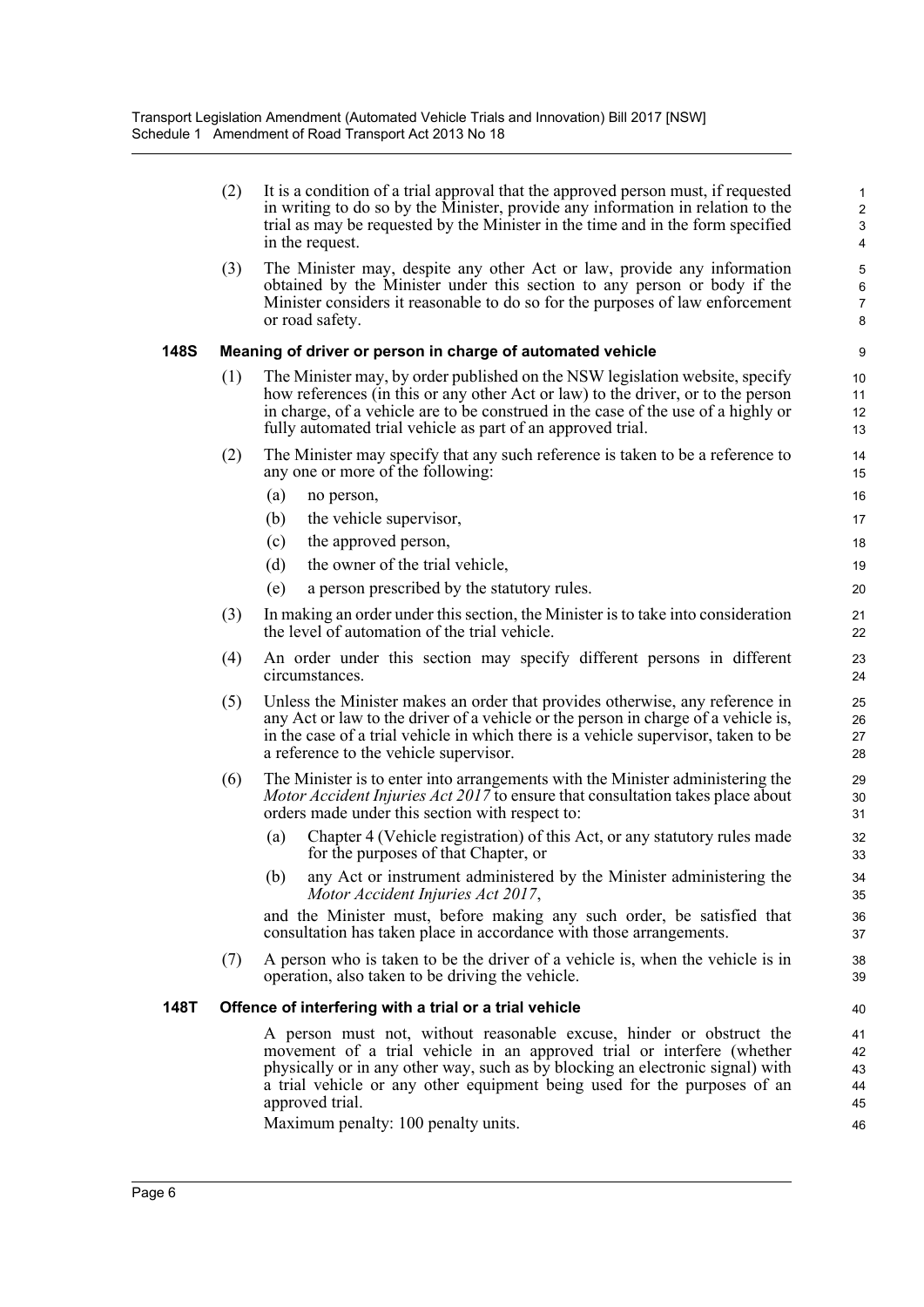|     | <b>148U</b> |     | <b>Delegation</b>                                                                                                                                                                                                                                                                                                                                               | $\mathbf{1}$               |
|-----|-------------|-----|-----------------------------------------------------------------------------------------------------------------------------------------------------------------------------------------------------------------------------------------------------------------------------------------------------------------------------------------------------------------|----------------------------|
|     |             |     | The Minister may delegate the exercise of any function of the Minister under<br>this Part (other than this power of delegation) to Transport for NSW or the<br>Authority.                                                                                                                                                                                       | $\overline{c}$<br>3<br>4   |
|     | <b>148V</b> |     | Statutory rules may make provision for approved trials                                                                                                                                                                                                                                                                                                          | 5                          |
|     |             |     | The statutory rules may make provision for or with respect to approved trials<br>including, but not limited to, the following:                                                                                                                                                                                                                                  | 6<br>7                     |
|     |             |     | the identification of trial vehicles,<br>(a)                                                                                                                                                                                                                                                                                                                    | 8                          |
|     |             |     | notification, by signage or otherwise, to members of the public and<br>(b)<br>other road users about approved trials,                                                                                                                                                                                                                                           | 9<br>10                    |
|     |             |     | the skills or qualifications required to be a vehicle supervisor,<br>(c)                                                                                                                                                                                                                                                                                        | 11                         |
|     |             |     | any requirements for vehicle supervisors to carry and produce<br>(d)<br>identification,                                                                                                                                                                                                                                                                         | 12<br>13                   |
|     |             |     | the records to be kept and the provision of those records to the Minister<br>(e)<br>and to other persons,                                                                                                                                                                                                                                                       | 14<br>15                   |
|     |             |     | the confidentiality of information,<br>(f)                                                                                                                                                                                                                                                                                                                      | 16                         |
|     |             |     | the privacy of any personal information collected,<br>(g)                                                                                                                                                                                                                                                                                                       | 17                         |
|     |             |     | (h)<br>the waiver of fines and demerit points incurred by persons.                                                                                                                                                                                                                                                                                              | 18                         |
| [2] |             |     | Schedule 4 Savings, transitional and other provisions                                                                                                                                                                                                                                                                                                           | 19                         |
|     |             |     | Insert at the end of the Schedule, with appropriate Part and clause numbering:                                                                                                                                                                                                                                                                                  | 20                         |
|     | <b>Part</b> |     | Provisions consequent on enactment of Transport<br><b>Legislation Amendment (Automated Vehicle Trials</b><br>and Innovation) Act 2017                                                                                                                                                                                                                           | 21<br>22<br>23             |
|     |             |     | Insurance for automated vehicle trials                                                                                                                                                                                                                                                                                                                          | 24                         |
|     |             | (1) | The references to a third-party policy and the Nominal Defendant in<br>section 148P (1) extend to include references to a third-party policy and the<br>Nominal Defendant within the meaning of the Motor Accidents Compensation<br>Act 1999 (the $MAC$ Act).                                                                                                   | 25<br>26<br>27<br>28       |
|     |             | (2) | Section 8 of the MAC Act does not apply to the use of a trial vehicle that is<br>subject to approved arrangements within the meaning of section 148P of this<br>Act and section 39 (3) of the MAC Act does not prevent the Nominal<br>Defendant from recovering an amount under any such approved arrangements.                                                 | 29<br>30<br>31<br>32       |
|     |             | (3) | Part 2.3 of the MAC Act does not apply to an insurance premium for a<br>third-party policy for a trial vehicle (within the meaning of Part 5.6 of this Act)<br>and the premium is instead to be the premium agreed between the licensed<br>insurer (within the meaning of the MAC Act) and the approved person (within<br>the meaning of Part 5.6 of this Act). | 33<br>34<br>35<br>36<br>37 |
|     |             |     | References to Minister administering Motor Accident Injuries Act 2017                                                                                                                                                                                                                                                                                           | 38                         |
|     |             |     | A reference in section 148S to the Minister administering the <i>Motor Accident</i><br><i>Injuries Act 2017</i> is, if the administration of that Act has not been allocated to<br>a Minister, taken to be a reference to the Minister administering the Motor<br><b>Accidents Compensation Act 1999.</b>                                                       | 39<br>40<br>41<br>42       |